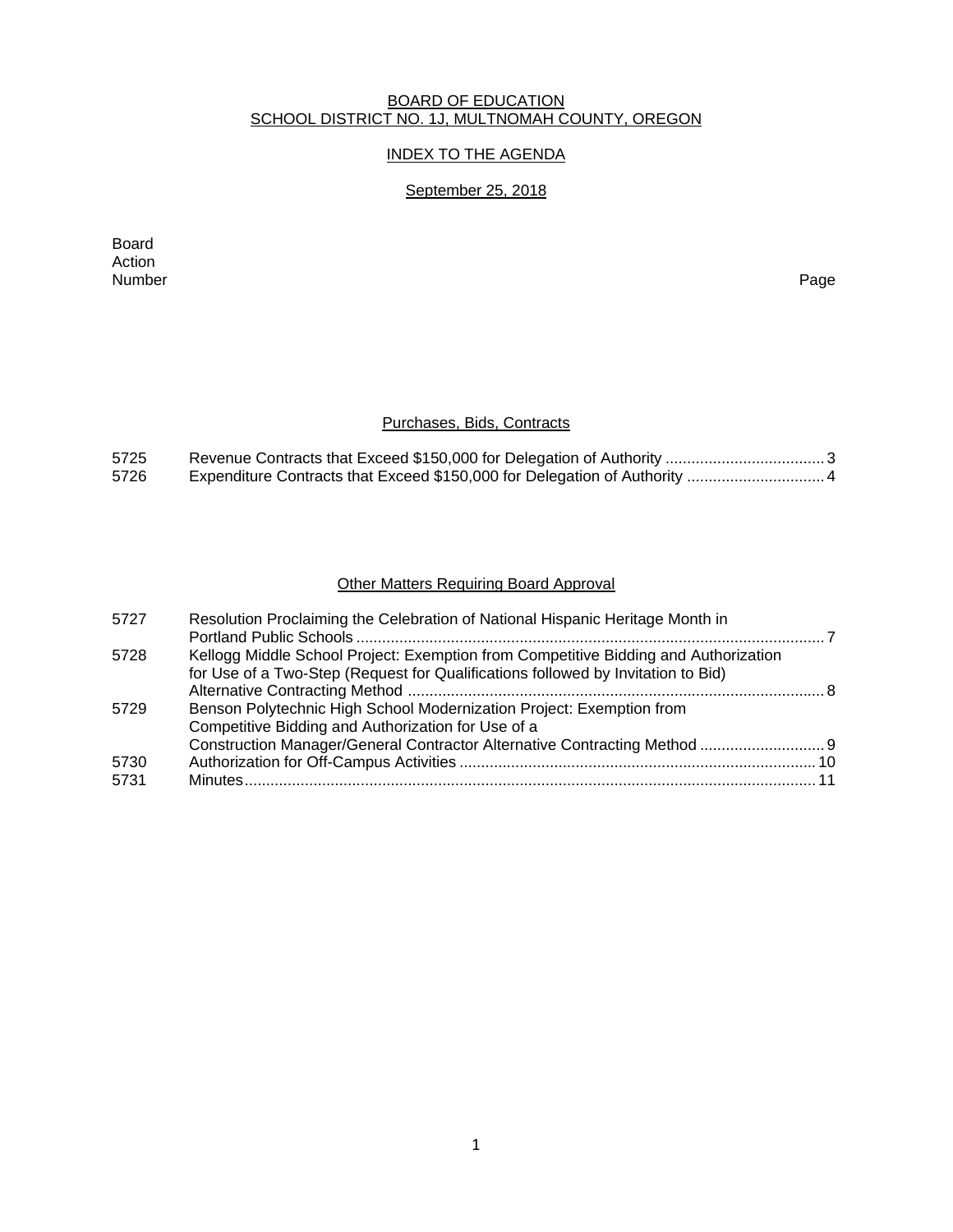# Purchases, Bids, Contracts

The Superintendent RECOMMENDS adoption of the following items:

Numbers 5725 and 5726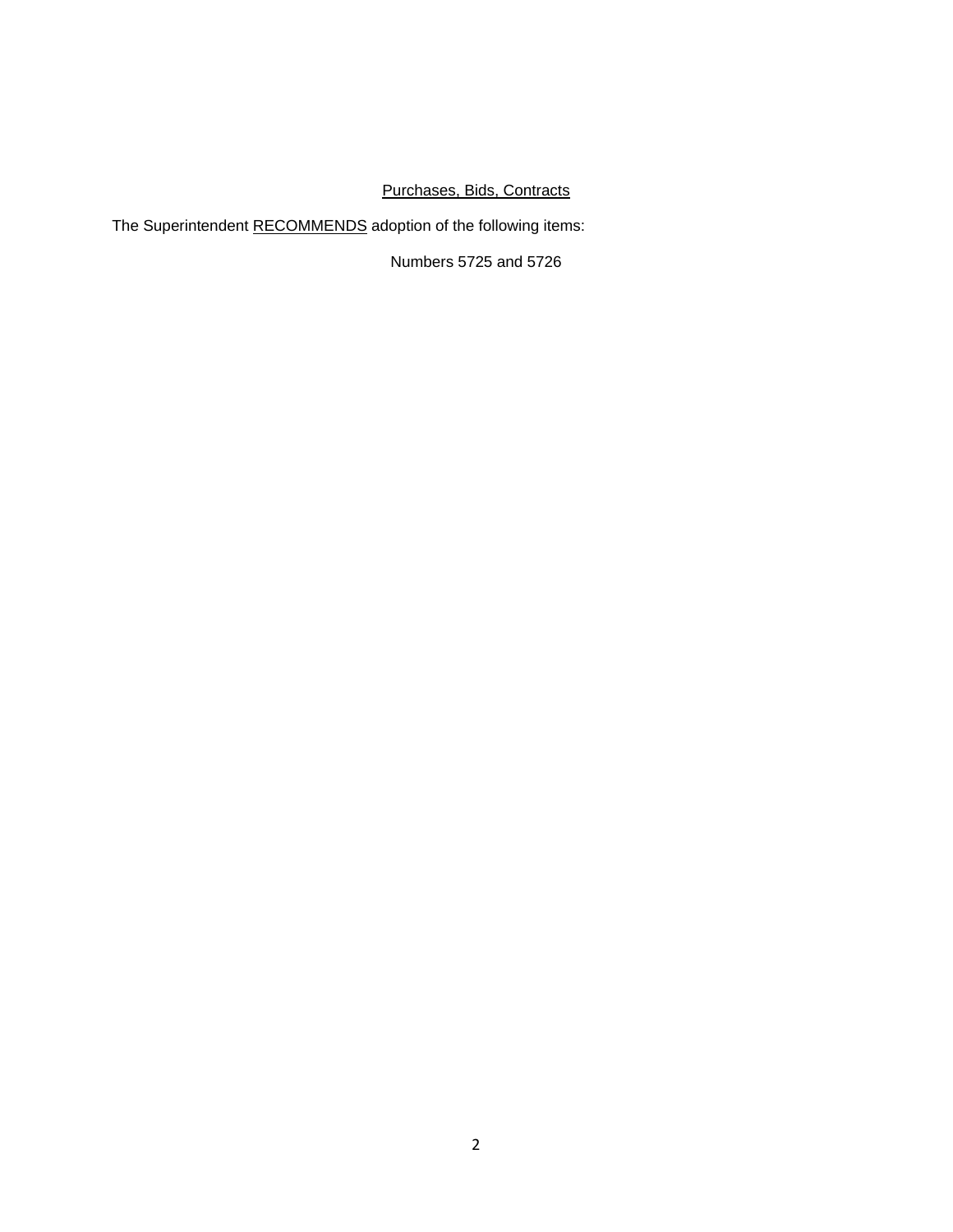### Revenue Contracts that Exceed \$150,000 Limit for Delegation of Authority

### **RECITAL**

Portland Public Schools ("District") Public Contracting Rules PPS-45-0200 ("Authority to Approve District Contracts; Delegation of Authority to Superintendent") requires the Board of Education ("Board") to enter into and approve all contracts, except as otherwise expressly authorized. Contracts exceeding \$150,000 per contractor are listed below.

### **RESOLUTION**

The Superintendent recommends that the Board approve these contracts. The Board accepts this recommendation and by this resolution authorizes the Deputy Clerk to enter into the following agreements.

#### **NEW REVENUE CONTRACTS**

No New Revenue Contracts

### **NEW INTERGOVERNMENTAL AGREEMENTS / REVENUE ("IGA/Rs")**

| <b>Contractor</b>                                                         | Contract<br>Term              | <b>Contract Type</b>                                       | <b>Description of Services</b>                                                                     | Contract<br>Amount | Responsible<br>Administrator,<br><b>Funding Source</b>     |
|---------------------------------------------------------------------------|-------------------------------|------------------------------------------------------------|----------------------------------------------------------------------------------------------------|--------------------|------------------------------------------------------------|
| United Way of the<br>Columbia Willamette                                  | 7/1/18<br>through<br>9/30/19  | Intergovernmental<br>Agreement /<br>Revenue<br>IGA/R 66789 | Contractor provides funding for<br>Preschool Promise program for<br>60 children at Faubion School. | \$716.365          | Y. Curtis<br><b>Fund 205</b><br>Dept. 9999<br>Grant G1773  |
| State of Oregon,<br><b>Business Oregon</b><br>Infrastructure<br>Authority | 9/30/18<br>through<br>9/30/20 | Intergovernmental<br>Agreement /<br>Revenue<br>IGA/R 66820 | Grant funding for seismic<br>rehabilitation at Hayhurst<br>School.                                 | \$2,500,000        | C. Hertz<br><b>Fund 438</b><br>Dept. 5597<br>Project J0333 |

### **AMENDMENTS TO EXISTING REVENUE CONTRACTS**

No Amendments to Existing Revenue Contracts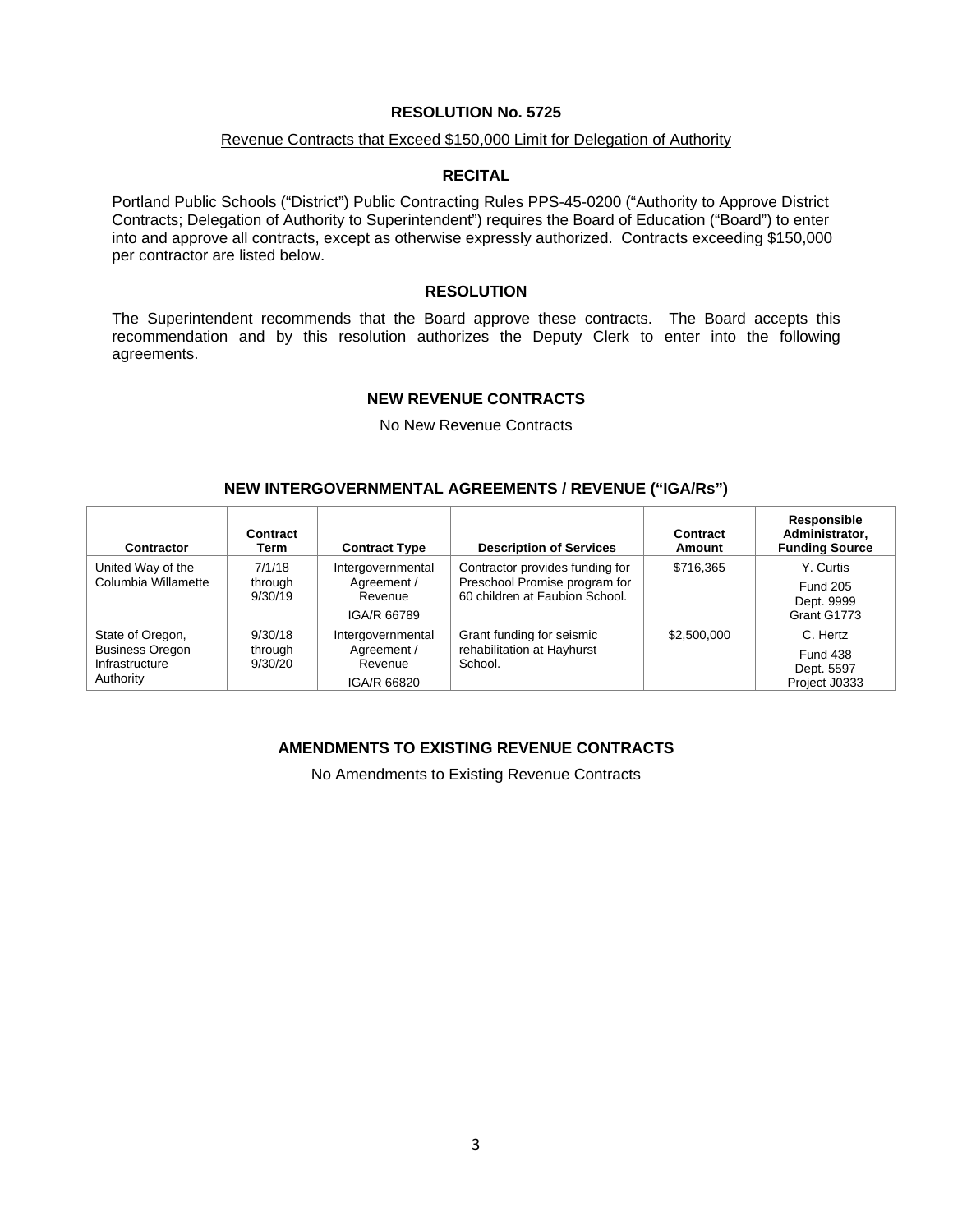### Expenditure Contracts that Exceed \$150,000 for Delegation of Authority

### **RECITAL**

Portland Public Schools ("District") Public Contracting Rules PPS-45-0200 ("Authority to Approve District Contracts; Delegation of Authority to Superintendent") requires the Board of Education ("Board") enter into contracts and approve payment for products, materials, supplies, capital outlay, equipment, and services whenever the total amount exceeds \$150,000 per contract, excepting settlement or real property agreements. Contracts meeting this criterion are listed below.

### **RESOLUTION**

The Superintendent recommends that the Board approve these contracts. The Board accepts this recommendation and by this resolution authorizes the Deputy Clerk to enter into the following agreements.

| <b>Contractor</b>                | Contract<br>Term                                                                                                           | <b>Contract Type</b>                 | <b>Description of Services</b>                                                                                                                                                                                                                                  | Contract<br>Amount                                                             | Responsible<br>Administrator,<br><b>Funding Source</b>     |
|----------------------------------|----------------------------------------------------------------------------------------------------------------------------|--------------------------------------|-----------------------------------------------------------------------------------------------------------------------------------------------------------------------------------------------------------------------------------------------------------------|--------------------------------------------------------------------------------|------------------------------------------------------------|
| <b>Identity Automation</b>       | 9/26/18<br>through<br>9/18/21<br>Option to<br>renew for<br>two<br>additional<br>one-year<br>terms<br>through<br>9/18/23    | Software<br>SW 66759                 | District-wide Identity and<br><b>Access Management services</b><br>for account provisioning,<br>deprovisioning, and employee<br>self-service for password<br>resets.<br>RFP 2018-2435                                                                           | Original Term:<br>\$733,325<br><b>Total Term if</b><br>renewed:<br>\$1,222,209 | C. Hertz<br><b>Fund Varies</b><br>Dept. 5581               |
| <b>Todd Hess Building</b><br>Co. | 9/26/18<br>through<br>12/31/19                                                                                             | Construction<br>C 66686              | Window replacements at<br>Vestal.<br>ITB-C 2018-2400                                                                                                                                                                                                            | \$365,555                                                                      | C. Hertz<br><b>Fund 438</b><br>Dept. 5597<br>Project J0316 |
| <b>Stoel Rives LLP</b>           | 9/26/18<br>through<br>6/30/19                                                                                              | <b>Legal Services</b><br>LS 66866    | Legal advice on employment<br>and other matters.<br><b>Direct Negotiation</b><br>PPS-46-0525(3)                                                                                                                                                                 | \$350,000                                                                      | L. Large<br><b>Fund 101</b><br>Dept. 5460                  |
| Self Enhancement<br>Inc.         | 9/26/18<br>through<br>6/30/19                                                                                              | <b>Personal Services</b><br>PS 66882 | Contractor will provide<br>participating students enrolled<br>at Jefferson with support and<br>advocacy services.<br><b>Direct Negotiation</b><br>PPS-46-0525(4)                                                                                                | \$1,399,825                                                                    | G. Guerrero<br><b>Fund 101</b><br>Dept. 5431               |
| Latino Network                   | 9/26/18<br>through<br>6/30/19<br>Option to<br>renew for<br>four<br>additional<br>one-year<br>periods<br>through<br>6/30/23 | <b>Personal Services</b><br>PS 66886 | Contractor will provide Colegio<br>de Padres/Parent College<br>program in a series of bi-<br>monthly workshop sessions to<br>proactively address student<br>discipline, various student<br>supports, and reinforce a<br>college-going culture.<br>RFP 2016-2199 | Original Term:<br>\$156,131<br><b>Total Term if</b><br>renewed:<br>\$780,655   | G. Guerrero<br><b>Fund 101</b><br>Dept. 5431               |

### **NEW CONTRACTS**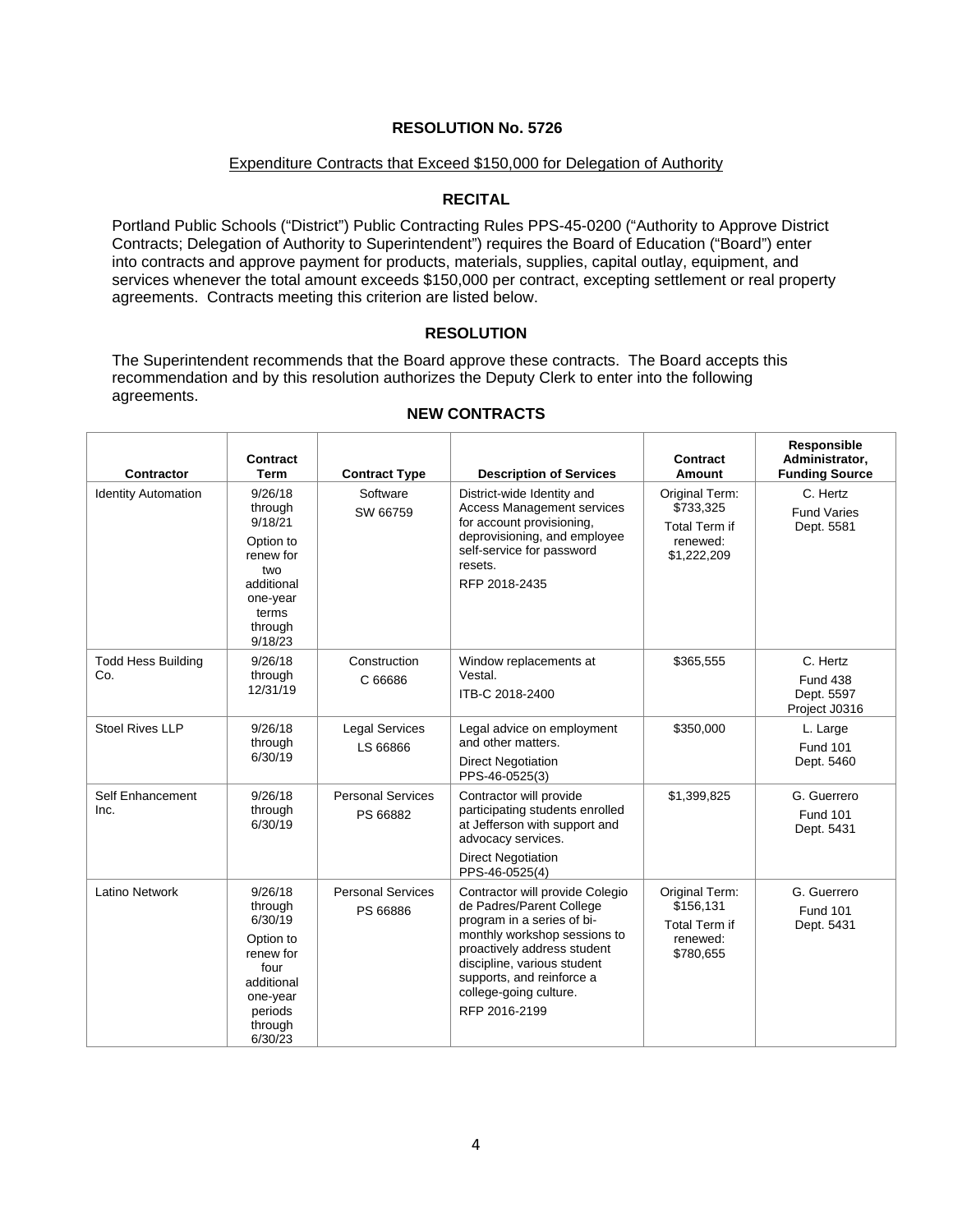# **NEW INTERGOVERNMENTAL AGREEMENTS ("IGAs")**

| Contractor                                                                              | Contract<br>Term             | <b>Contract Type</b>                        | <b>Description of Services</b>                                                                                                                  | Contract<br>Amount | <b>Responsible</b><br>Administrator,<br><b>Funding Source</b> |
|-----------------------------------------------------------------------------------------|------------------------------|---------------------------------------------|-------------------------------------------------------------------------------------------------------------------------------------------------|--------------------|---------------------------------------------------------------|
| David Douglas School<br><b>District</b>                                                 | 7/1/18<br>through<br>6/30/19 | Intergovernmental<br>Agreement<br>IGA 66844 | Columbia Regional Program<br>and DDSD will partner to<br>deliver regional services to<br>eligible individuals with Autism<br>Spectrum Disorder. | \$208,884          | Y. Curtis<br><b>Fund 205</b><br>Dept. 5433<br>Grant G1700     |
| David Douglas School<br>District (on behalf of<br>Multnomah Early<br>Childhood Program) | 7/1/18<br>through<br>6/30/19 | Intergovernmental<br>Agreement<br>IGA 66845 | Columbia Regional Program<br>and DDSD will partner to<br>deliver regional services to<br>eligible individuals with Autism<br>Spectrum Disorder. | \$253,380          | Y. Curtis<br><b>Fund 205</b><br>Dept. 5433<br>Grant G1700     |

# **AMENDMENTS TO EXISTING CONTRACTS**

| <b>Contractor</b>                | Contract<br>Amendment<br>Term  | <b>Contract Type</b>                                | <b>Description of Services</b>                                                                                                                                                 | Amendment<br>Amount,<br><b>Contract Total</b> | <b>Responsible</b><br>Administrator,<br><b>Funding Source</b> |
|----------------------------------|--------------------------------|-----------------------------------------------------|--------------------------------------------------------------------------------------------------------------------------------------------------------------------------------|-----------------------------------------------|---------------------------------------------------------------|
| Brown & Brown of<br>Oregon, Inc. | 9/26/18<br>through<br>12/31/19 | <b>Personal Services</b><br>PS 60804<br>Amendment 1 | Amendment to fund 18-19<br>agency fee, fund potential work<br>on new OCIP plan for April<br>2019, and separate broker<br>contract anniversary from policy<br>expiration dates. | \$190.524<br>\$952,619                        | L. Large<br><b>Fund 101</b><br>Dept. 5540                     |
|                                  |                                |                                                     | <b>Direct Negotiation</b><br>PPS-46-0525(3)                                                                                                                                    |                                               |                                                               |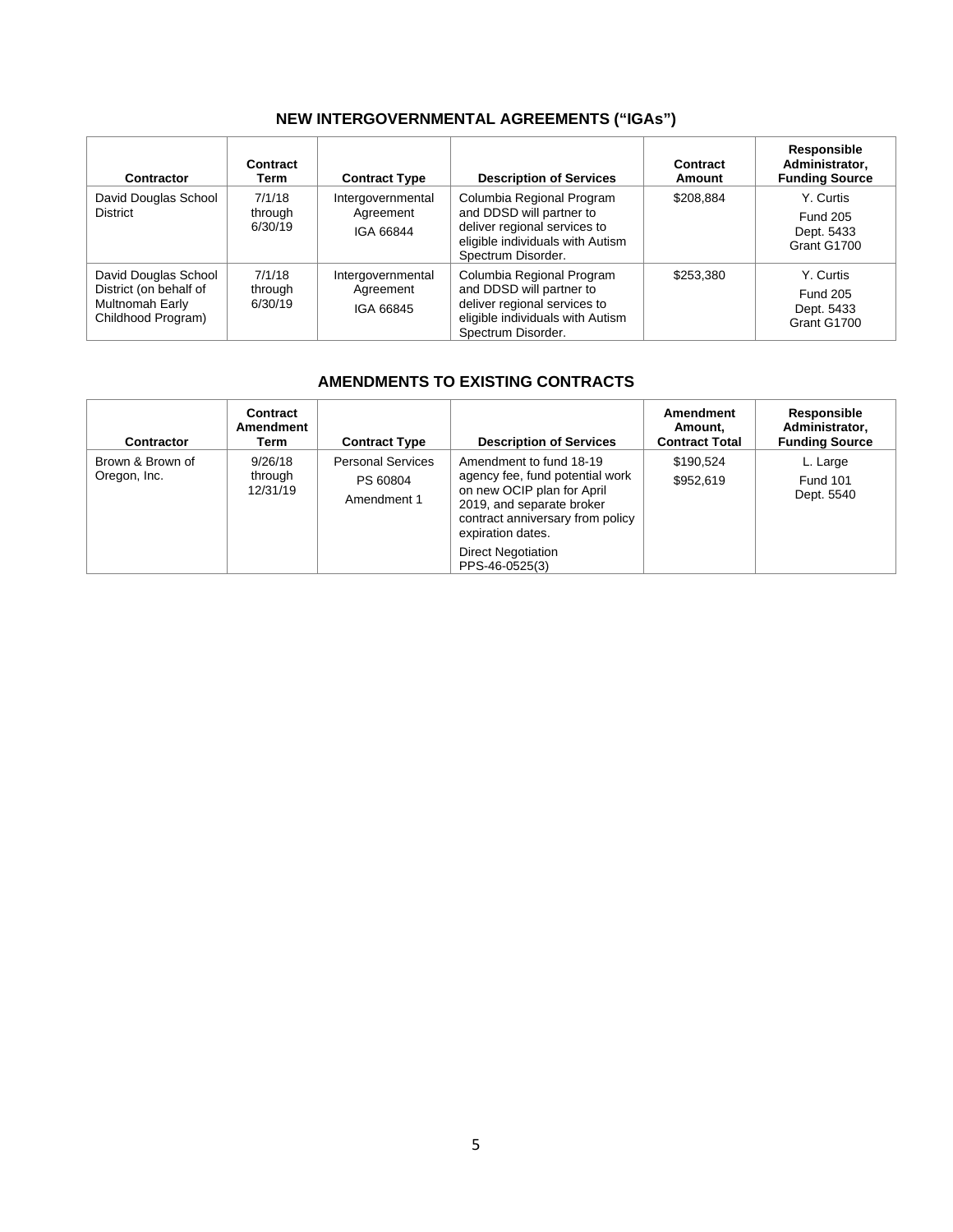# Other Matters Requiring Board Approval

The Superintendent RECOMMENDS adoption of the following items:

Numbers 5727 through 5731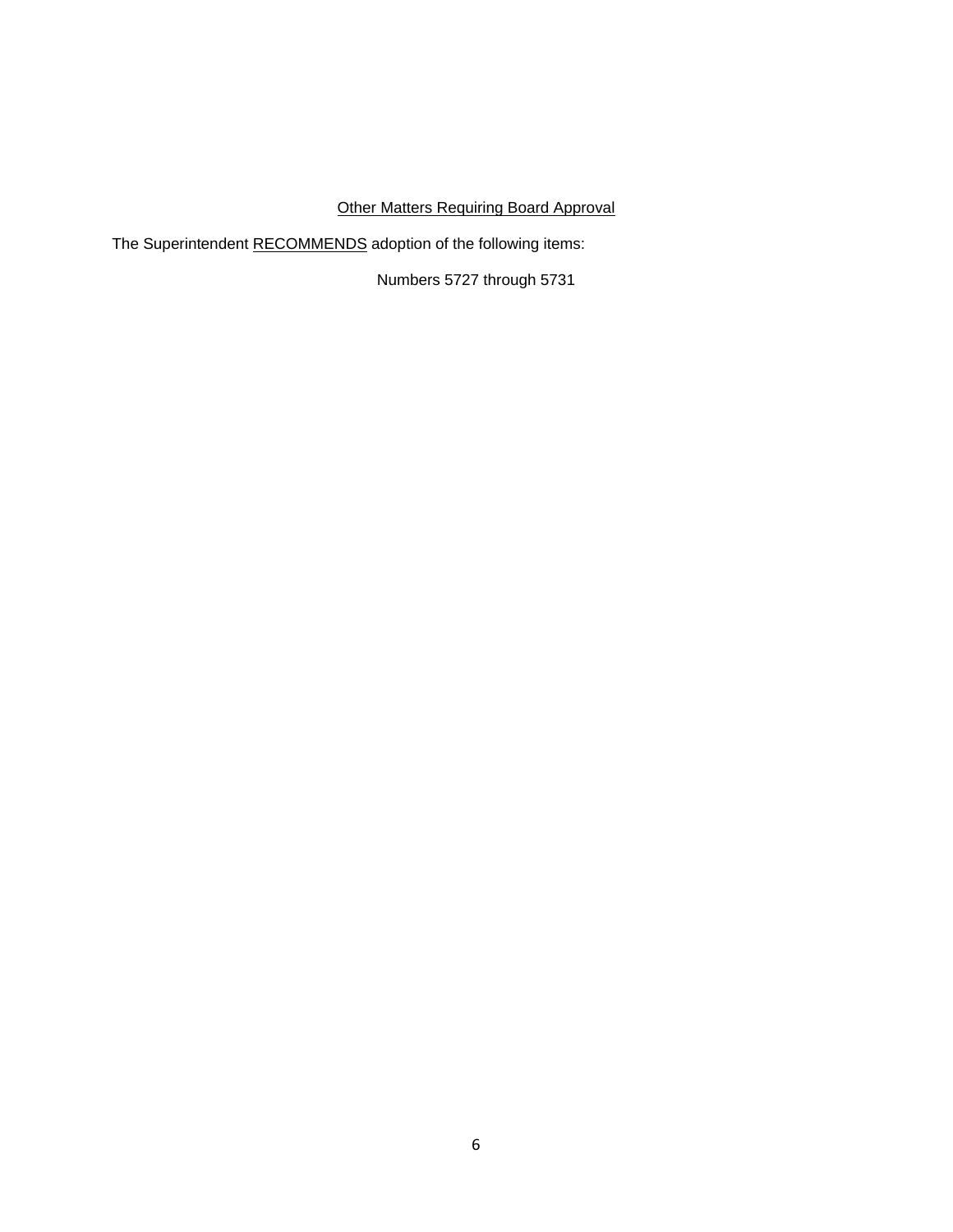### Resolution Proclaiming the Celebration of National Hispanic Heritage Month in Portland Public Schools

### **RECITALS**

- A. Hispanic Heritage Week, which began in 1968 under President Lyndon Johnson, was expanded to National Hispanic Heritage Month by President Ronald Reagan and enacted into law in 1988 to cover a 30-day period starting on September 15, the day which represents the anniversary of independence for five Latin American countries;
- B. No matter the term one chooses to use, whether it be Hispanic, Latino, Latinx or Chicano/a, we speak of people whose history is rich with those who positively influence and enrich our nation, our society, our region, our state, and our schools through their entrepreneurship, commitment to community service, deep value of justice and liberty, and social and cultural life;
- C. Hispanic and Latinos have made profound contributions and continue to make advances in education, medicine, art, culture, and public service and been a consistent and vital influence in our nation's growth and prosperity;
- D. More that sixteen percent of enrolled students in the Portland Public Schools are Hispanic and/or Latino;
- E. Over eight percent of our Hispanic and/or Latino employees contribute to the accomplishment of PPS's mission;
- F. Understanding Hispanic/Latino history is an important part of celebrating Hispanic Heritage Month;
- G. Portland Public Schools has a Racial Education Equity Policy that states our commitment to affirmatively overcome the educational barriers that have resulted in a persistent, unacceptable achievement gap for students of color and to give each student the opportunity and support to meet his or her highest potential;
- H. Closing opportunity gaps while raising achievement for all students is the top priority of the Board of Education, the Superintendent and all district staff;
- I. The Portland Public Schools Board of Education believes each and every student is to be celebrated and appreciated for the distinct and vibrant contributions made by sharing cultures, language, ideas, beliefs and values within a school community.

### **RESOLUTION**

- 1. The Portland Public Schools Board of Education hereby promotes September 15th through October 15<sup>th</sup> as Hispanic Heritage Month and encourages staff, students, and community to observe, recognize, and celebrate the culture, heritage, and economic contributions of Hispanics to our Oregon and the United States through culturally relevant activity, and to learn from the past and understand the experiences that have shaped the United States.
- 2. The Superintendent or his designee shall work with all schools in the district to recognize Hispanic Heritage Month through culturally relevant lessons and activities.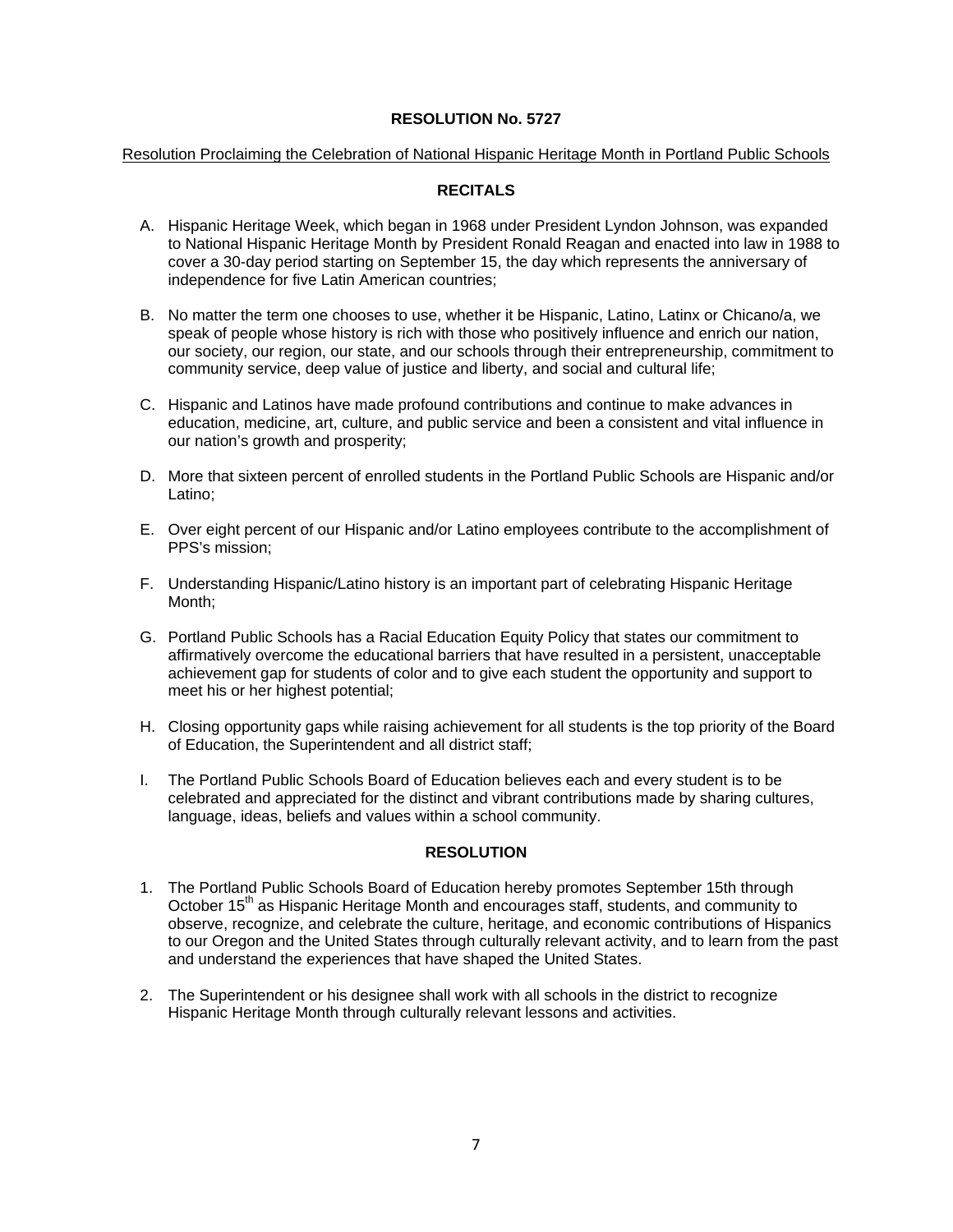Kellogg Middle School Project: Exemption from Competitive Bidding and Authorization for Use of a Two-Step (Request for Qualifications followed by Invitation to Bid) Alternative Contracting Method

## **RECITALS**

- A. The Board of Directors of Portland Public Schools ("District") is the Local Public Contract Review Board ("Board") pursuant to ORS 279A.060.
- B. ORS 279C.335(2) authorizes the Board to exempt certain public contracts or classes of contracts from the standard competitive bidding process otherwise required by the Public Contracting Code and Rules upon certain findings.
- C. In a duly and legally held election on May 16, 2017, general obligation bonds were approved by a majority of the qualified voters of Portland Public Schools voting at the election ("2017 Capital Improvement Bonds").
- D. The District intends to complete the Kellogg Middle School Public Improvement Project ("Kellogg Middle School Project") as part of the 2017 Capital Improvement Bond work.
- E. Staff has determined that use of the Two-Step (Request for Qualifications followed by Invitation to Bid) alternative contracting method is the preferred method of delivery for the complex Kellogg Middle School Project. This determination is supported by draft Findings of Fact ("Draft Findings") presented to the Board pursuant to ORS 279C.335.
- F. These Draft Findings specify the cost savings and design, scheduling, operational, safety, and logistical advantages gained through use of the Two-Step process.
- G. On September 11, 2018, the District issued a public notice in the Business Tribune announcing the District's intent to utilize the Two-Step alternative contracting method for the Kellogg Middle School Project. The notice was issued in compliance with ORS 279C.335 and the PPS Public Contracting Rules. The Draft Findings were made available for public review and comment on the date of publication.
- H. The Board held a public hearing on the Draft Findings on September 25, 2018.
- I. The Superintendent recommends approval of the exemption from competitive bidding and approval of the Two-Step (Request for Qualifications followed by Invitation to Bid) alternative contracting method for solicitation and completion of the Kellogg Middle School Project.

## **RESOLUTION**

- 1. The Board hereby adopts the Draft Findings in support of use of the Two-Step alternative contracting method for the Kellogg Middle School Project ("Findings").
- 2. The Board hereby exempts the Kellogg Middle School Project from competitive bidding requirements as provided in ORS 279C.335 and PPS Public Contracting Rules PPS-49-0145 and PPS-49-0600 through PPS-49-0690. The exemption is based upon the Findings pursuant to ORS 279C.335(2).
- 3. Pursuant to these Findings and decision, the Superintendent or his designee is hereby authorized to conduct a Two-Step alternative contracting process for the Kellogg Middle School Project.

*C. Hertz*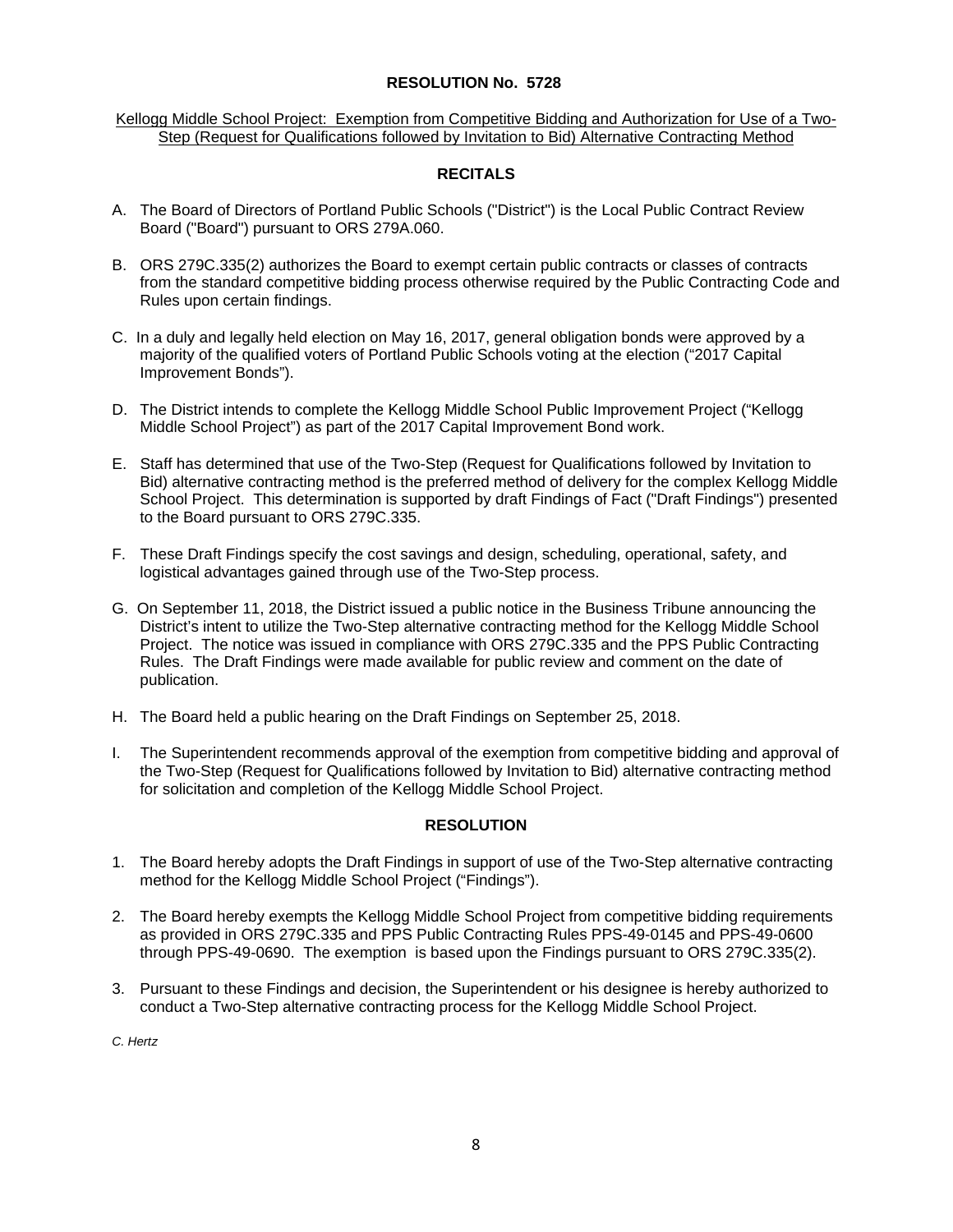Benson Polytechnic High School Modernization Project: Exemption from Competitive Bidding and Authorization for Use of a Construction Manager/ General Contractor Alternative Contracting Method

## **RECITALS**

- A. The Board of Directors of Portland Public Schools ("District") is the Local Public Contract Review Board ("Board") pursuant to ORS 279A.060.
- B. ORS 279C.335(2) authorizes the Board to exempt certain public contracts or classes of contracts from the standard competitive bidding process otherwise required by the Public Contracting Code and Rules upon certain findings.
- C. In a duly and legally held election on May 16, 2017, general obligation bonds were approved by a majority of the qualified voters of Portland Public Schools voting at the election ("2017 Capital Improvement Bonds").
- D. The District intends to begin the Benson Polytechnic High School Modernization Public Improvement Project ("Benson Modernization Project") as part of the 2017 Capital Improvement Bond work.
- E. Staff has determined that use of the Construction Manager/ General Contractor ("CM/GC") alternative contracting method is the preferred method of delivery for the complex Benson Modernization Project. This determination is supported by draft Findings of Fact ("Draft Findings") presented to the Board pursuant to ORS 279C.335.
- F. These Draft Findings specify the cost savings and design, scheduling, operational, safety, and logistical advantages gained through use of the CM/GC contracting method.
- G. On September 11, 2018, the District issued a public notice in the Business Tribune announcing the District's intent to utilize the CM/GC alternative contracting method for the Benson Modernization Project. The notice was issued in compliance with ORS 279C.335 and the PPS Public Contracting Rules. The Draft Findings were made available for public review and comment on the date of publication.
- H. The Board held a public hearing on the Draft Findings on September 25, 2018.
- I. The Superintendent recommends approval of the exemption from Competitive Bidding and approval of the CM/GC alternative contracting method for solicitation and completion of the Benson Modernization Project.

## **RESOLUTION**

- 1. The Board hereby adopts the Draft Findings in support of use of the CM/GC alternative contracting method for the Benson Modernization Project ("Findings").
- 2. The Board hereby exempts the Benson Modernization Project from competitive bidding requirements as provided in ORS 279C.335 and PPS Public Contracting Rules PPS-49-0145 and PPS-49-0600 through PPS-49-0690. The exemption is based upon the Findings pursuant to ORS 279C.335(2).
- 3. Pursuant to these Findings and decision, the Superintendent or his designee is hereby authorized to conduct a CM/GC alternative contracting process for the Benson Modernization Project.

*C. Hertz*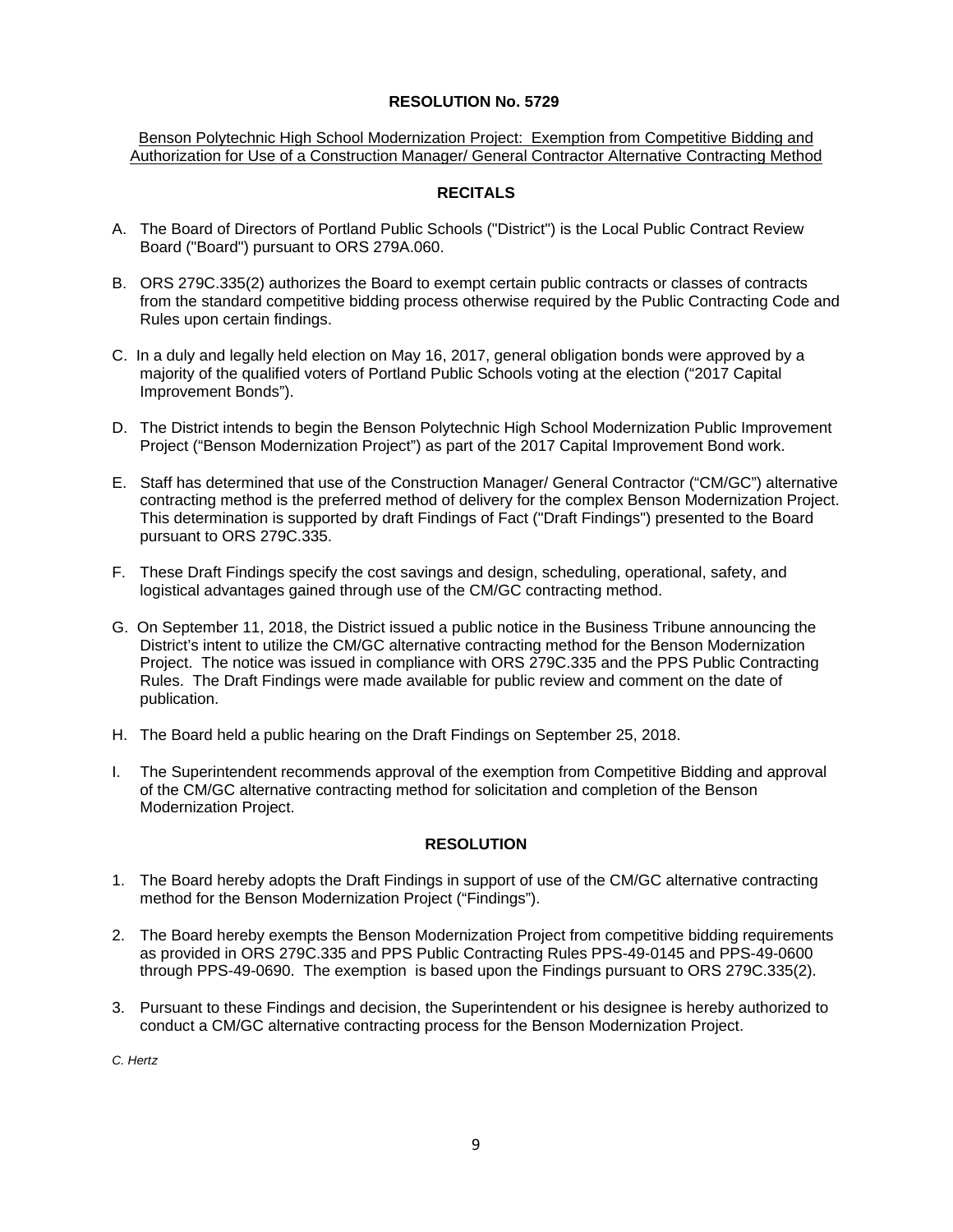### Authorization for Off-Campus Activities

# **RECITAL**

Portland Public Schools ("District") Policy 6.50.010-P ("Off-Campus Activities") requires the Board of Education ("Board") consent to student out-of-state travel.

### **RESOLUTION**

The Board has reviewed the request for out-of-state travel. All required documents have been submitted to the Risk Management Department. The Superintendent recommends that the Board consent to the student out-of-state travel for the below request:

| Date(s)         | School,<br>Course, and<br>Number of<br><b>Students</b>                                         | <b>Purpose of Travel</b>                                                            | <b>Travel Destination</b>              | <b>Estimated Cost</b>    |
|-----------------|------------------------------------------------------------------------------------------------|-------------------------------------------------------------------------------------|----------------------------------------|--------------------------|
| 9/28-9/30, 2018 | Lincoln High<br>School<br>Choir.<br>40 students                                                | <b>Choir Retreat</b>                                                                | Lewis River Campground                 | \$100 per student        |
| 9/28-/29, 2018  | Lincoln High<br>School<br>Cross<br>Country<br>19 students                                      | Prepare for State Meet                                                              | Stanford Invitational,<br>San Jose, CA | \$180 per student        |
| 9/26/18         | Mt. Tabor<br>Middle<br>School 7 <sup>th</sup><br>Grade<br>Science<br>144 students              | Learn about 1980 Mt.<br>St. Helens Eruption                                         | Johnston Ridge<br>Observatory          | \$25 per student         |
| 9/27/18         | Mt. Tabor<br>Middle<br>School 7 <sup>th</sup><br>Grade<br>Integrated<br>Science<br>60 students | Education on eruption<br>causes and<br>consequences: Mt. St.<br>Helens              | Mt. St. Helens National<br>Monument    | \$25 per student         |
| 9/27/18         | Mt. Tabor<br>Middle<br>School 7 <sup>th</sup><br>Grade<br>Science<br>30 students               | Learn about the 1980<br>Mt. St. Helens Eruption<br>and impact on the<br>environment | Mt. St. Helens                         | \$25-\$26 per<br>student |

# **AUTHORIZATION FOR OFF-CAMPUS ACTIVITIES**